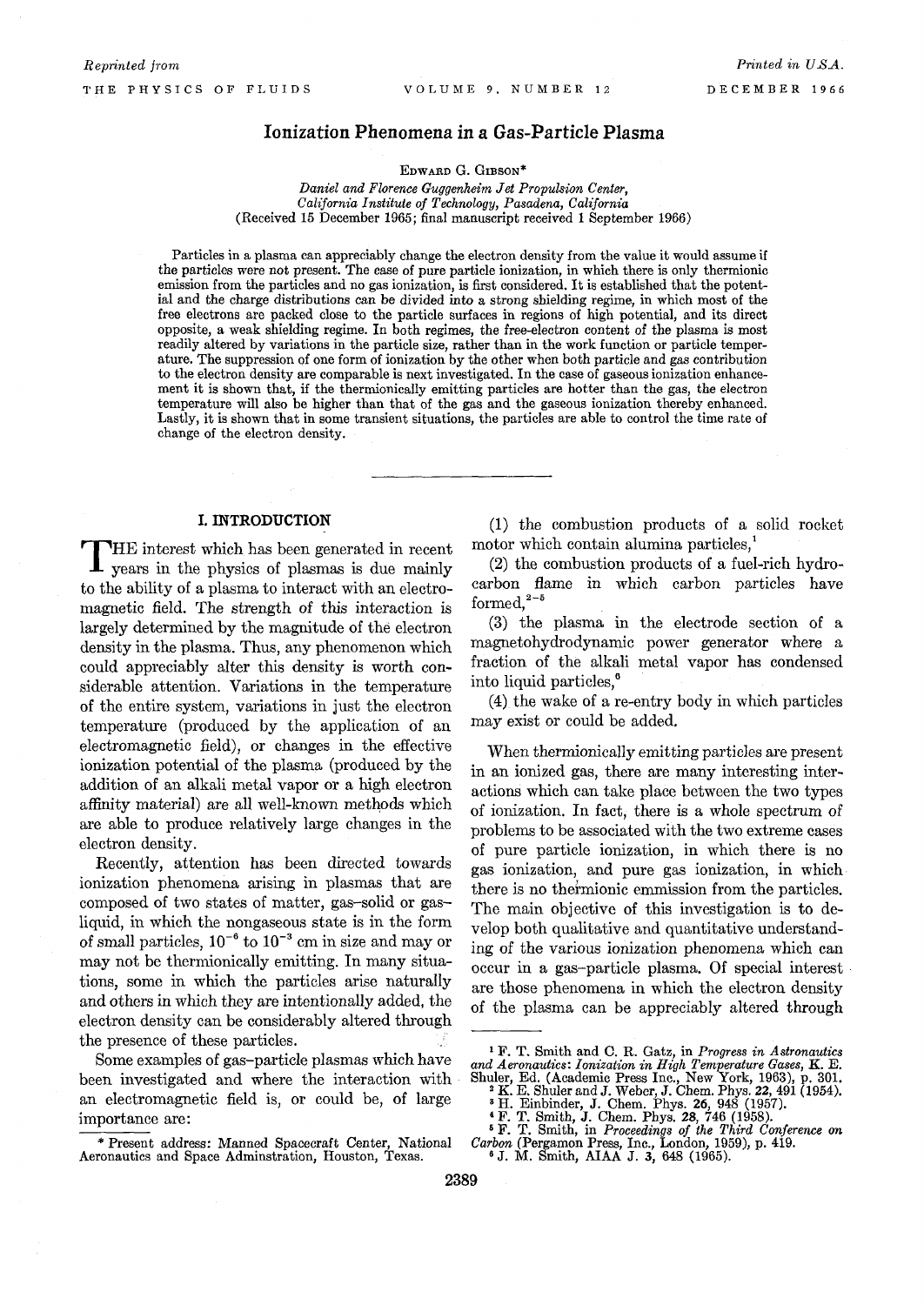the presence of the particles.<sup>7</sup> In order that this investigation can be limited to a tractable length and scope, the gas-particle plasma is treated as a dosed system. That is, ionization phenomena which arise directly from outside influences are not considered. Interactions thus excluded include photoionization of the gas, photoelectric ionization of the particles, and enhanced gaseous ionization through electron heating with an externally applied electromagnetic field.

# **II. EQUILIBRIUM PARTICLE IONIZATION**

In a steady-state gas-particle plasma, the potential and charge distributions arc closely coupled to one another. Thus, in order to describe the properties of the plasma, these two distributions must be determined simultaneously. In the problem which is now to be solved, that of equilibrium particle ionization, this is done by finding the solution to Poisson's equation for a one-particle system in which the potential and charge distributions are related by the Boltzmann factor and the only source of electrons is thermionic emission from the particles. The understanding gained about the nature of the potential and charge distributions proves to be of considerable assistance in the analysis of other situations.

### A. Assumptions and Model

The assumptions which define the model to be used in this problem are the following:

(1) Steady state. This will almost always be a valid assumption for problems in which there is no gaseous ionization because the characteristic time for the redistribution of the thermionically emitted electrons is usually very much smaller than the characteristic times for other changes in the system.

(2) Negligible gas ionization.

(3) Uniform partide properties. The assumption is made that all of the parameters which determine the degree of particle ionization in the plasma are the same for all particles. These parameters are: the temperature of the system  $T$ , the particle radius *a,* and the electron density at the surface of a particle due to thermionic emission  $n_{\rm aa}$ .

(4) Uniform particle ionization. It is also assumed that the net number of electrons emitted from an initially uncharged particle *z* is the same for all particles. The validity of this assumption is determined later when the results found here are compared with those which arc found by taking into account the statistical distribution of particles over the available ionized states.

(5) Spherical symmetry. The assumption is made that the particles arc spherical and that the surrounding potential and charge distributions are spherically symmetric. In a large number of systems, the particles arc nearly spherical because they are either in or directly formed from the liquid state (the spherical nature of the particles in two particular systems is directly exhibited in the photographs of Millikan<sup>s</sup>).

The problem has now been reduced to the investigation of a one-particle system of inner radius *a,*  the particle radius, and outer radius  $b$ , the radius which defines the volume that is allotted to each particle. That is,  $4/3\pi b^3 = 1/N$ , where *N* is the particle number density.

(6) Charge neutrality. It is assumed that the plasma is macroscopically neutral. Thus, the total charge inside the radius *b* is zero and, by Gauss' law, the electric field at  $r = b$  is also zero.

(7) Equilibrium. The system is assumed to be in thermodynamic equilibrium so that the potential and electron charge distributions are related by the Boltzmann factor. At the position radius  $r$ , the origin of which is at the center of the particle, the electron density is given by

$$
n_e(r) = n_{eb} \exp [e\phi(r)/kT],
$$

where  $n_{eb} = n_e(b)$ ,  $\phi$  is the electrostatic potential, k is the Boltzmann constant, and  $\phi(b)$  has been set equal to zero.

(S) Electron density at a particle's surface. It is assumed that the electron density at the surface of a particle is known. When statistical mechanics is applied to the problem of thermionic emission from a conducting material, an emission law can be obtained. It is found that the emission from many materials can be described by an emission law of this form, over temperature increments large enough to be useful, but that the constants in the law must be obtained empirically. Thus, the electron density immediately outside of a thermionically emitting surface at equilibrium,  $n<sub>E</sub>$ , is given by

$$
n_E = \kappa B T^{\frac{3}{2}} \exp \left(-e \Phi / kT\right),
$$

where  $B = 4.83 \times 10^{15} \text{ cm}^{-3} \text{°K}^{-\frac{3}{2}}$ , the theoretical value,  $\kappa$  is an adjustment coefficient, and  $e\Phi$  is the thermionic work function. Both  $\kappa$  and  $e\Phi$  are found

<sup>7</sup> The work which is reported in this paper is abstracted from a Ph.D. thesis, California Institute of Technology (1964). A much fuller treatment of ionization phenomena in a gasparticle plasma is to be found in this reference.

<sup>8</sup> R. C. Millikan, J. Opt. Soc. Am. 51, 539 (1961).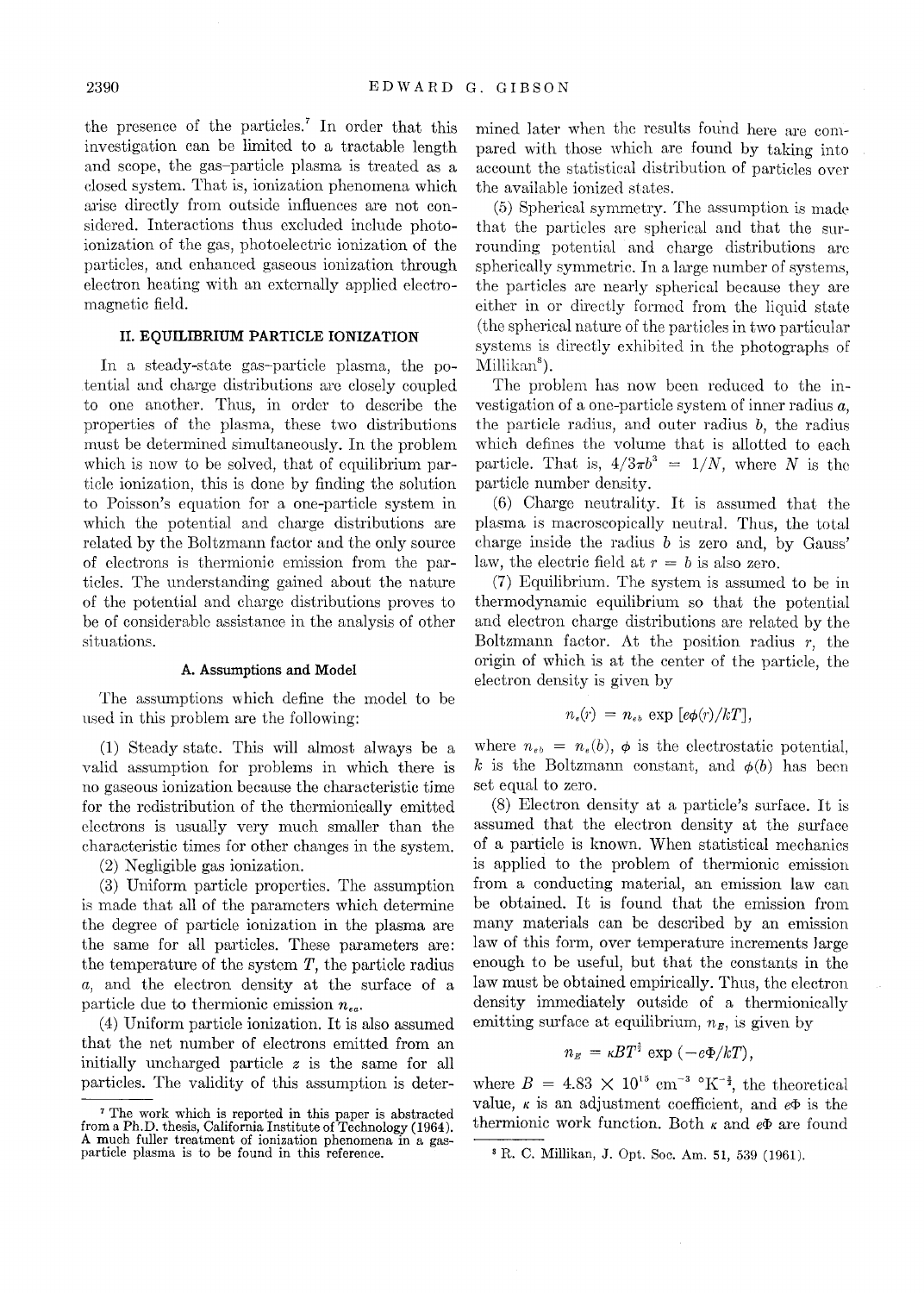from experiment.<sup>9,10</sup> Further assumptions which must be made in order to equate the electron density at the surface of a particle  $n_{\epsilon a}$  to  $n_E$  are: (a) The net loss of electrons from the conduction band in a particle is negligible. (b) The surface charge on a particle does not significantly change its emission properties. (c) The characteristic length of the potential field around the particle must be large with respect to the characteristic length of the longrange mirror-image potential of the work function in order for the definition of  $n<sub>E</sub>$ , the electron density "immediately outside a surface," to be physically meaningful. This will require that the magnitude of the characteristic length of the field around the particle be larger than  $10^{-7}$  cm. (d) The changes which occur in the thermonic work function due to gas absorption on the particles can be predicted.

#### B. Statement of the Problem and the Method of Solution

For the one-particle system, the problem is now specified by Poisson's equation,

$$
\frac{1}{x^2}\frac{d}{dx}\left(x^2\frac{dy}{dx}\right) = \left(\frac{b}{\lambda_{Db}}\right)^2 e^v \tag{1}
$$

and the boundary conditions  $y = 0$  and  $dy/dx = 0$ at  $x = 1$ , where  $y = e\phi/kT$ ,  $x = r/b$ , and  $\lambda_{Db}$  $[\epsilon_0 kT/e^2 n_{e b}]^3$ , the Debye shielding distance at  $r = b$ . The solution to any given problem is defined by the two ratios  $b/a$  and  $b/\lambda_{Db}$ . However, since it is  $\lambda_{Da}$ which is known at the outset of the problem and  $\lambda_{Da} = \lambda_{Db}$  exp  $\left(-\frac{1}{2}ya\right)$ , it is preferable to use  $b/a$ and  $b/\lambda_{pa}$  in specifying the interesting quantities which arise from the solution.

Equation (1) is a transcendental equation of the Emden type<sup>11</sup> and no analytical solutions are known to the author. An IBM 7090 was therefore used to integrate this equation and to obtain a family of curves for 20 different values of  $b/\lambda_{pb}$  between 0.1 and 2.0. The integrations were run between the limits of  $1 \leq b/r \leq 10^3$  or  $0 \leq y \leq 18.5$ , depending upon which upper limit was reached first.

#### c. Solution

By examining the nature of the solution, it is possible to divide this shielding problem into two

characteristic regimes and find an approximate solution which is very good in one of them.

#### 1. TV *eak Shielding Regime*

The manner in which an approximate solution arises can be understood by rewriting and examining Eq.  $(1)$ .

$$
\frac{d^2y}{dx^2} = \left(\frac{b}{\lambda_{Db}}\right)^2 e^y - \frac{2}{x}\frac{dy}{dx}.
$$
 (2)

The relative magnitude of the two terms on the right-hand side of Eq. (2) will determine the nature of the solution. It is therofore informative to examine the ratio

$$
R = -\frac{2}{x} \frac{dy}{dx} / \left(\frac{b}{\lambda_{Db}}\right)^2 e^v.
$$
 (3)

When  $r/b$  is close to 1,  $R \simeq 0$  and  $e^y \simeq 1$ . As  $r/b$ decreases, *R* becomes very much larger than 1 before *eY* changes appreciably from 1 for the range of  $b/\lambda_{\nu b}$  investigated. Thus, an approximate solution to Eq. (1) is found by setting  $e^y = 1$  and integrating. The result is

$$
y = \frac{1}{3}(b/\lambda_{Db})^2[b/r - \frac{3}{2} + \frac{1}{2}(r/b)^2]. \tag{4}
$$

As  $r/b$  decreases further,  $R$  continues to increase until the exponential behavior of the solution becomes significant and it then decreases and passes again through unity. The above solution is a good approximation up to this point. It should be noted that this approximation does not restrict *y* to values which are small with respect to unity.

The numerical solutions to Eq. (1) are presented in Fig. 1 as a plot of *y*, normalized by  $\frac{1}{3} (b/\lambda_{Db})^2$  vs  $b/r$ . It is seen that the curves which correspond to the exact solutions coincide with the function  $[(b/r) - \frac{3}{2} + \frac{1}{2}(r/b)^2]$ , the curve for the approximate solution, up to limiting values of  $b/r$ .



FIG. 1. Numerical solution to Poisson's equation normalized by  $\frac{1}{3} (b/\lambda_{Db})^2$ .

<sup>9</sup> J. D. Cobine, *Gaseous Conductors* (McGraw-Hill Book Company, Inc., New York, 1958), p. 109. 10 W. B. Nottingham, in *Handbuch der Physik,* S. Fliigge,

Ed. (Springer-Verlag, Berlin, 1956), Vol. XXI, p. 1. Many other sources of empirical values of  $\kappa$  and  $e\Phi$  are given in this

reference.<br>
<sup>11</sup> H. T. Davis, *Introduction to Non-Linear Differential and*<br> *Integral Equations* (United States Government Printing<br>
Office, Washington, D. C., 1960), p. 381.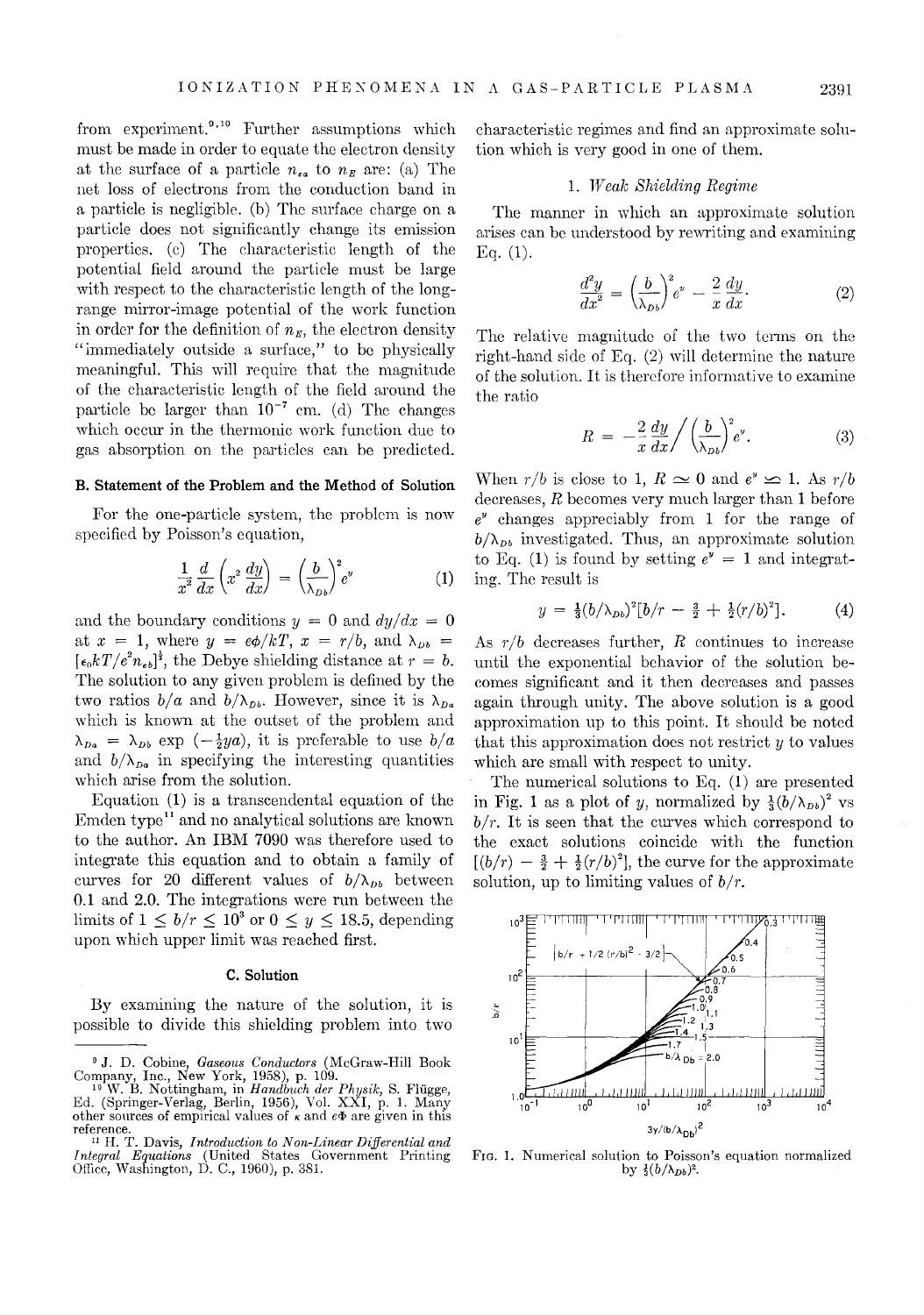

Physically, the approximate solution can be derived from the concept of a nearly constant density sea of electrons around the particles. In moving in toward a particle from  $r = b$ , the major fraction of the total number of emitted electrons is passed before the electron density has changed appreciably, because of the geometrical or  $(r/b)^3$  effect. When the electron density is no longer constant, the field is determined almost entirely by the large positive charge on the particle. For  $b/r \gg 1$ , this is the dominant effect and  $\phi \sim z/r$ .

In the weak shielding approximation, the nondimensional potential of the particle *Ya* and the electron density of the plasma  $n_{eb}$  are readily determined from

$$
y_{a}e^{y_{a}} = \frac{1}{3}(b/\lambda_{Da})^{2}[(b/a) - \frac{3}{2} + \frac{1}{2}(a/b)^{2}], \quad (5)
$$

 $(n_{ea}/n_{eb})$  **ln**  $(n_{ea}/n_{eb})$ 

$$
= (e^2 n_{ea}/4\pi \epsilon_0 aNkT)[1 - \frac{3}{2}(a/b) + \frac{1}{2}(a/b)^3]. \qquad (6)
$$

# *2. Strong Shielding Regime*

The weak shielding approximation is no longer valid when the effect of the one-dimensional shielding is larger than that of the three-dimensional geometry and a significant fraction of the total number of emitted electrons are located close to the particle. When a large fraction of the total number of emitted electrons are close to the particle, the divergence of the electric field will be appreciable  $(R \ll 1)$ and the shielding will be relatively strong.

This physical interpretation suggests that a quantity which can be used to differentiate the strong and the weak shielding regimes is the ratio  $\sigma = \bar{n}_e / n_{eb}$ where  $\bar{n}_e$  is the mean electron density defined by  $\bar{n}_e$  = *zN*. When this shielding ratio  $\sigma$  is close to unity, most of the electrons are in regions of nearly

zero potential and the problem is characterized by weak shielding. When  $\sigma$  is much larger than unity, the reverse is true. A plot of  $\sigma$  as a function of  $b/a$  and  $b/\lambda_{Da}$  is given in Fig. 2.

From Fig. 3, it is seen that the divisions between the two shielding regimes defined by R and  $\sigma$  are essentially the same. Also, the line which divides the two regimes by the condition  $R = 1$  can be approximated by a straight line of unit slope. This leads to the criterion that the weak shielding approximation will be valid if  $a/\lambda_{Da} < 5$ , a criterion which makes quantitative that which would be expected on an intuitive basis. That is, if  $\lambda_{Da} \ll a$ , it is to be expected that the potential distribution close to the particle will be that of a one-dimensional sheath. If  $a \ll \lambda_{Da}$ , the potential distribution should be dominated by the  $1/r$  field. A second criterion for the validity of the weak shielding approximation, which can be established using Gauss' law and the requirement that  $R > 1$ , is  $z > 2\pi a^3 n_e$ 

Plots of  $y_a$  and  $\tilde{n}_e/n_{ea}$  as functions of  $b/a$  and  $b/\lambda_{Da}$ , which cover both shielding regimes, are given in Ref. 7.

# 3. Comparison with the Results of the Statistical Method

At the beginning of the equilibrium particle ionization problem, it was explicitly assumed that the particle ionization was uniform. However, in an actual system, there will be a distribution of the particles over the possible states of ionization even though the particle parameters  $(a, T, \text{ and } e\Phi)$  are uniform. It is instructive, therefore, to see what effect this distribution has on the determination of  $\bar{n}_{e}$ . Also, when the majority of particles are not ionized many times, it is initially anticipated that the assumption of charge continuity breaks down and that the statistical approach is the one which must be used.



FIG. 3. Division between the weak and strong shielding regimes in the  $(b/a, b/\lambda_{Da})$  plane.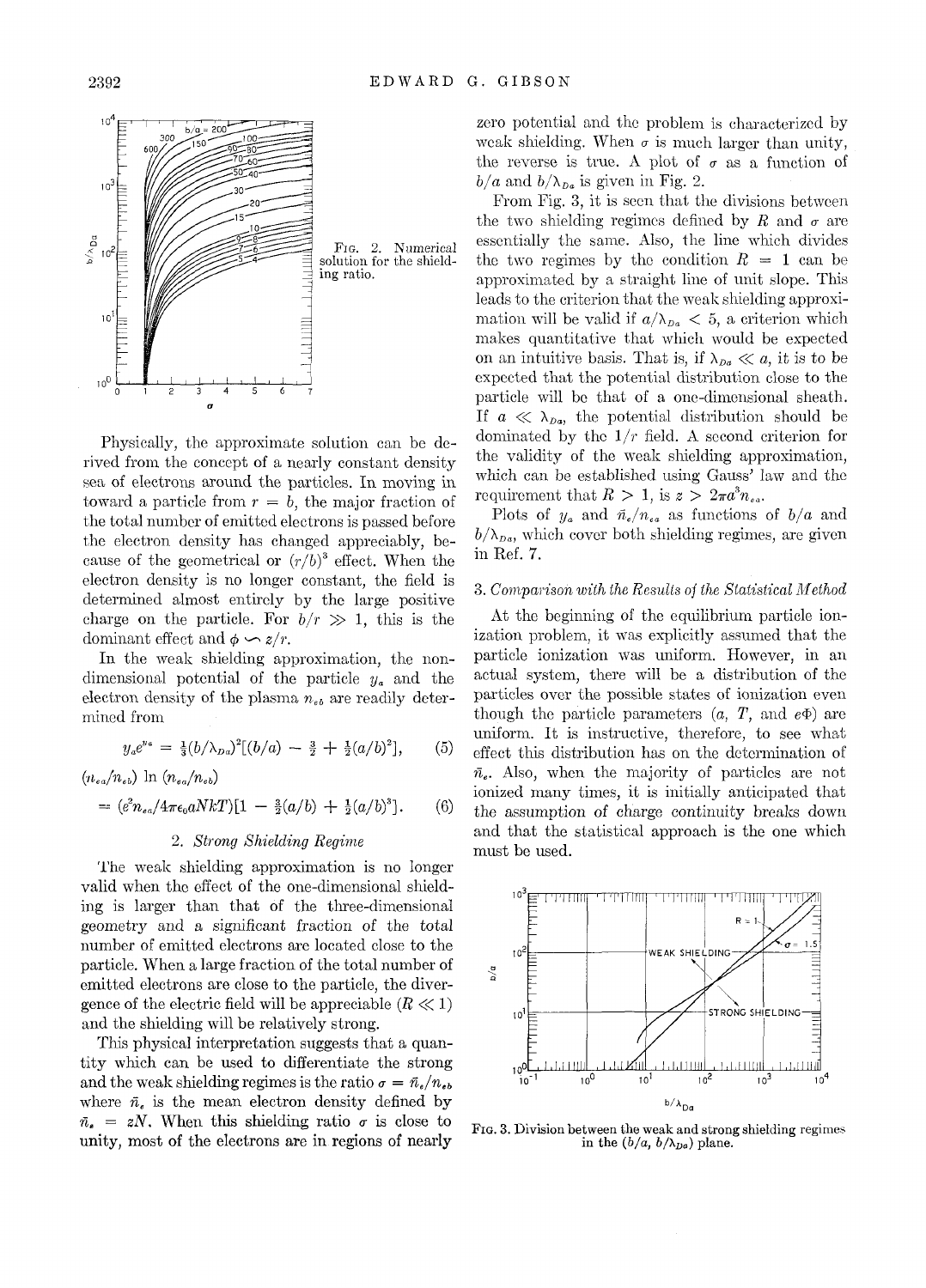A major difficulty encountered in the statistical approach is that the ionization potential for each degree of ionization must be known. If it is assumed that each electron which is external to a particle is at zero potential (weak shielding regime), these potentials are easily calculated. However, in some cases, a large fraction of the emitted electrons are not at zero potential (strong shielding regime). This second situation is analogous to a multipleionized atom in which there are as many or more electrons in the excited states than there are in the ionized states. Thus, if the statistical approach is to be used in a rigorous way to calculate the electron density in a system of thermionically emitting particles, the statistical weights corresponding to the continuum of energy levels must first be known. The difficulty which is encountered here is traced directly back to the coupling which exists between the potential and the charge distributions.

In their treatments of the problem, Einbinder<sup>3</sup> and Smith<sup>4,5</sup> have assumed that all of the emitted electrons are at zero potentiaL In contrast to Einbinder, however, Smith has taken into account the fact that the particles undergo electron attachment, as well as electron emission, and thereby produce negative degrees of ionization. By writing down the equilibrium constants for each succeeding degree of ionization, he has found that the relation for the distribution of particles over the ionized states is a Gaussian function which can be written as

$$
N_{\iota}/N_0 = e^{\frac{1}{2}(z y_a)} e^{-\frac{1}{2}[(l-z)/\delta l]^2}, \tag{7}
$$

where  $N$  is the number density of particles which are ionized l times and the values of  $y_a$  and z correspond to the assumption of uniform ionization;  $y_a = \ln (n_E/n_{eb})$  and  $z = y_a C kT/e^2$ . Here, *C* is the electrostatic capacitance of a particle and  $\delta l$  is the width of the distribution which is given by  $\delta l =$  $(z/y_a)^{\frac{1}{2}}$ .

The significance of this result, in relation to that which has been obtained by the uniform ionization assumption, is that: (1) The peak of the distribution is at  $l = z$  and the relative width is  $\delta l/z = (y_a z)^{-\frac{1}{2}}$ . Thus, when  $(y_a z)^{\dagger} \gg 1$ , the ionization is essentially uniform. (2) Smith has stated that the mean value of l differs only negligibly from *z,* the uniform ionization value, as long as  $e^2/(2CkT) < 3$ . That is, as long as  $\delta l > 0.4$ , the uniform ionization and continuous charge approximations will lead to the correct value of  $n_{eb}$ , even if z is of the same magnitude as or less than unity. For spherical particles with  $a/b \ll 1$ and at a temperature of  $2000$ °K, the above requirement means that  $a$  must be larger than 14  $\AA$ , a

requirement that, practically speaking, is not very restrictive.

## D. Dependence of the Electron Density on the Initial Parameters

Two primary objectives of an investigation of the ionization in a gas-particle plasma should be first, to arrive at a prediction of the electron density, and second, to obtain an estimate of the extent to which this electron density can be controlled. Hence, it is profitable to determine the dependence of the electron density on the parameters which define the solution for the equilibrium particle ionization problem.

# 1. *Strong Shielding Regime*

In the strong shielding regime, there are two electron densities of interest. One is the" free electron" density, or the density outside the charge sheath around each particle  $n_{ab}$ . These electrons are not bound close to a particle's surface by strong fields and are relatively free to move throughout the plasma. The second density of interest is  $\bar{n}_e$ , which is representative of the degree of particle ionization  $(z = \bar{n}_e/N).$ 

In the numerical investigation of the equilibrium particle ionization problem, it was found that once the strong shielding regime was encountered, the electron charge distribution always adjusted itself so that the value of  $\lambda_{Db}$  was of the same magnitude as *b*. This will place an upper limit on  $n_{eb}$ . The numerical analysis shows that in most cases the maximum value of  $b/\lambda_{Db}$  is approximately 2. Thus, the corresponding upper limit on  $n_{eb}$  is  $n_{eb}^{(\text{max})}$  =  $4\epsilon_0 kT/(eb)^2$ . For  $T = 2900$ °K and  $N = 10^8$  cm<sup>-3</sup>,  $n_{eb}^{(\text{max})} = 3.1 \times 10^{11} \text{ cm}^{-3}$ . The only way in which  $n_{eb}$  can be changed by large factors is by changing *N*. That is  $n_{eb} \sim TN^i$  or, if the total nongaseous content is held fixed  $(Na^3)$  = const),  $n_{ab} \sim T/a^2$ .

If it is assumed that the situation of interest is well into the strong shielding regime  $(\sigma \gg 1)$ , the value of  $\bar{n}_{\epsilon}$  will approximately equal the number of electrons packed close to a particle in its sheath times the number density of particles. Thus,  $\bar{n}_{e} \sim$  $a^2\lambda_{Da}n_{ea}N$  or,  $\bar{n}_e \sim a^2 N (Tn_{ea})^{\frac{1}{2}}$ . Again, if  $Na^3$  is held constant,  $n_e \sim (T n_{ea})^{\frac{1}{2}}/a$ . Hence, unlike  $n_{eb}$ ,  $\tilde{n}_{e}$  will be an exponential function of *T* and  $e\Phi$ .

# *2. Weak Shielding Regime*

In the majority of engineering problems, the condition  $a/\lambda_{Da}$  < 5 is satisfied and the weak shielding regime is therefore the one most frequently encountered.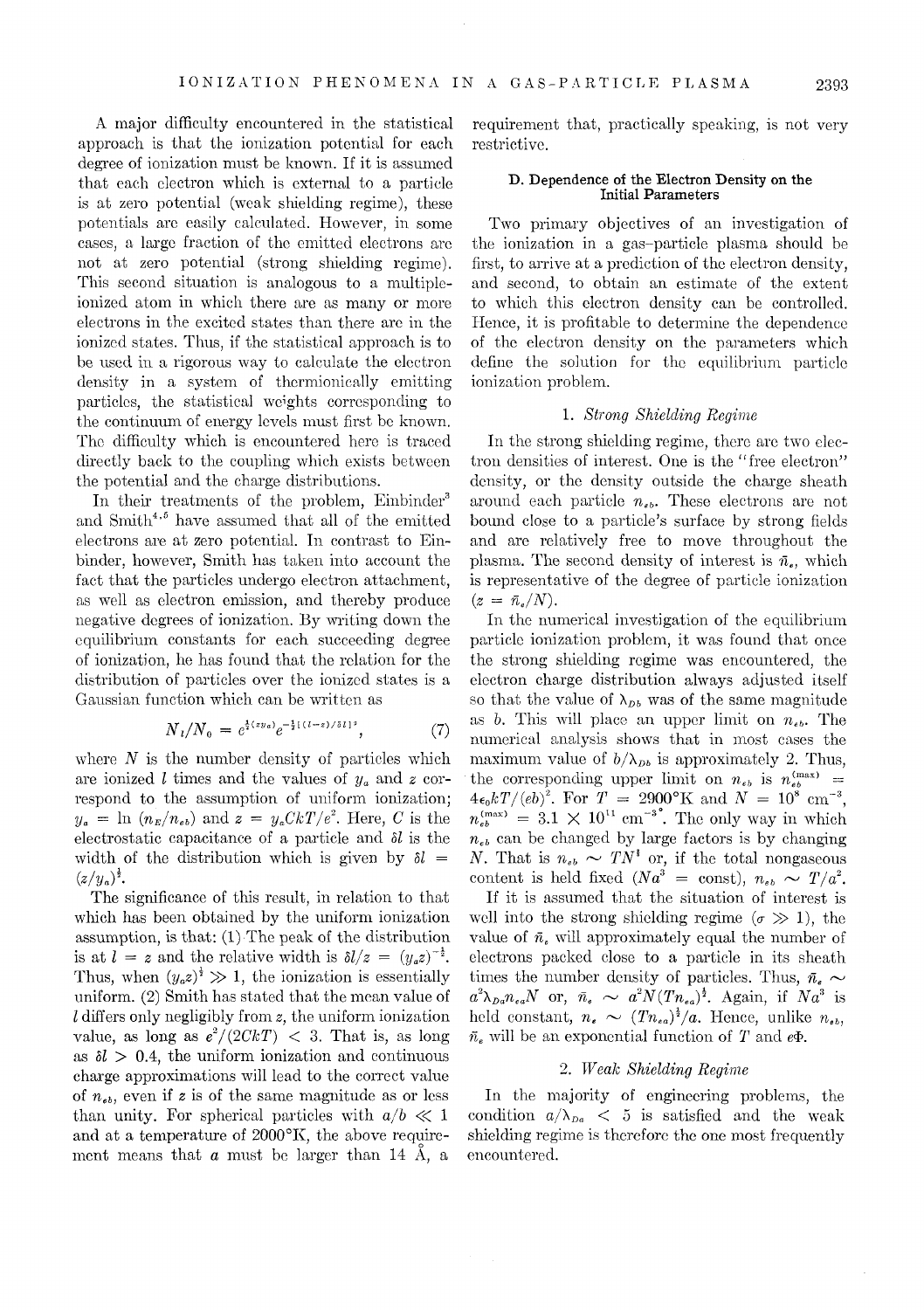Since  $\bar{n}_{\epsilon} \simeq n_{\epsilon b}$ , only the variations of  $n_{\epsilon b}$  are directly studied. The relationships which define the value of  $n_{eb}$  are the Boltzmann relation, the thermionic emission law, and the approximate solution for the particle potential. The parameters are taken to be  $e\Phi$ , *T*, *a*, and *N*. The sensitivity of  $n_{e\bar{b}}$  to changes in  $e\Phi$  is analyzed first.

It is convenient to refer all variables to a reference state. Letting primes denote the reference state conditions, the dependent variables are  $\nu =$  $n_{eb}/n'_{eb}$  and  $\eta = \phi_a/\phi'_a$ ; the independent variable is  $\omega = e\Phi/e\Phi'$ ; and the normalized particle potential and work function are  $y_a = e\phi'_a/kT'$  and  $w = e\phi'/kT'$ .

Using the three relationships which define  $n_{\epsilon b}$ , the following are obtained.

$$
\eta = \nu, \tag{8}
$$

$$
\nu = 1 + (w/y_a)(1 - \omega) - (1/y_a) \ln \nu, \qquad (9)
$$

and

$$
d\nu/d\omega|_{\omega=1} = -w/(y_a+1). \tag{10}
$$

These equations clearly demonstrate the manner in which the effects of shielding tend to dominate those of emission as the particle potential of the reference state is increased. When *Ya* is less than or on the order of unity, the value of  $n_{eb}$  changes in an exponential manner with the work function. However, when  $y_a$  is of the same magnitude as  $w(e\phi'_a \approx e\Phi')$ , the level of ionization is controlled by shielding effects and the relation between the level of ionization and the work function is not an exponential one but is nearly a linear one. It is clear that the reason for this is the changes in  $\phi_a$  which accompany those of  $n_{ea}$ . Thus, errors which are made in the estimation of  $e\Phi$  or changes made in the actual value of  $e\Phi$  will not greatly affect the value of the electron density in the plasma.

In the same manner, the changes which occur in  $n_{ab}$  due to variations of T,  $a$ , and N can be analyzed. When this is done, the following conclusions are drawn.

(1) When the particle potential  $e\phi_a$  is much less than the work function  $e\Phi$ , the electron density is exponentially dependent on  $e\Phi$  and  $T$ , being most sensitive to the fractional changes in *T.* 

(2) When  $e\phi_a$  is of the same magnitude as  $e\Phi$ , the electron density is almost linearly related to  $e\Phi$ and *T* and is still more sensitive to fractional changes in T.

(3) If  $e\phi_a$  is much less than or approximately equal to  $kT$ , the electron density is very insensitive to changes in a or N.

(4) If  $e\phi_a$  is much larger than kT, the electron density is directly proportional to  $a$  or  $N$ , but varies as  $1/a^2$  when  $Na^3$  is held constant.

Thus, it is probable that the largest error made in predicting the value of  $n_{eb}$  will be due to errors made in determining *a,* since the percentage error made in the estimation of  $a$  is likely to be much larger than those made in the estimation of  $e\Phi$  or  $T$ . Also, since it is a which can be most easily changed by large factors for a given mass fraction, it is the particle size which can most effectively be used in controlling the electron density of the plasma.

In Ref. 7, the problem of a nonuniform distribution of particle size, in which the potential distribution around each particle falls into the weak shielding regime, is considered. The general result is that the electron density of the plasma can be calculated with negligible error introduced if the values of a and N are defined such that the arithmetical mean particle radius and the total nongaseous content are the same as in the actual system. It is also shown that if the gas and particle temperatures differ, the value of the electron density will still be close to the value it would assume if the temperature of the whole system were that of the particles.

# III. **PARTICLE POTENTIAL AND FLUX RELATIONS**

Both equilibrium and nonequilibrium ionization phenomena in which gaseous ionization is of importance are next investigated. However, before any special cases are considered, additional relations must be developed.

## A. Particle Potential

The approximate solution for the potential distribution, which was found to be valid in the weak shielding regime in the particle ionization problem, is assumed to be valid here. That is, the physical concept of a nearly constant density sea of charge with abrupt changes occurring close to the particles is still applicable. However, rather than the electron density at  $r = b$  being the important quantity in determining the charge on a particle, it is the net charge density at  $r = b$ ,  $e(n_{ib} - n_{eb})$ , where  $n_{ib}$ is the ion density at  $r = b$ , which must be used. Since the plasma is assumed to be macroscopically neutral, the charge per particle is  $e(n_{eb} - n_{ib})/N$ , which can be positive or negative. Thus, the particle potential in the weak shielding regime is

$$
e\phi_a/kT_p = [(n_{eb} - n_{ib})/N]P(a, b, T_p), \qquad (11)
$$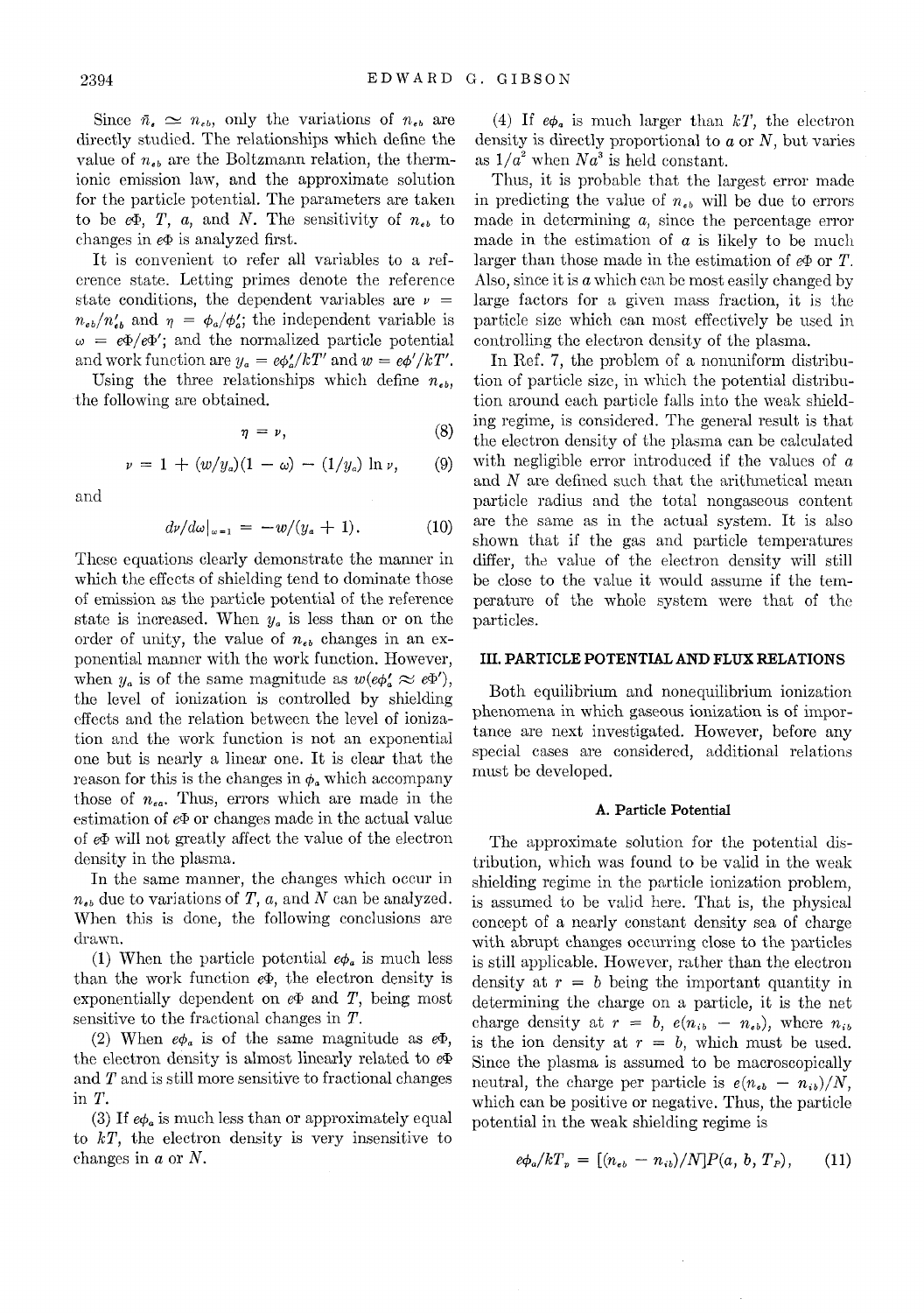where

$$
P(a, b, T_P) = (e^2/4\pi\epsilon_0 a k T_p)[1 - \frac{3}{2}(a/b) + \frac{1}{2}(a/b)^3].
$$

The criterion for the validity of this approximate solution again is that  $a/\lambda_{Da} < 5$ . However, the species which has the sign opposite to that which resides on a particle must be used in determining  $\lambda_{Da}$ . This criterion is a conservative one since the presence of the second charged species tends to increase the characteristic length of the one-dimensional Debye sheath.

### B. Number and Energy Fluxes

The number fluxes of electrons and ions moving to and from a particle must be known in order to investigate other steady and nonsteady situations; the steady-state requirement implies that the net flux of charge to a particle is zero and, in nonsteady processes, the rate of addition or removal of the charged species could be controlled by the magnitude of these fluxes. Also, in the cases in which knowledge of the electron temperature is of importance, the energy flux in the electrons emitted from and returning to a particle must also be known. It is necessary to discuss only the relations for the electrons since the relations for the ions are easily obtained by analogy.

The magnitude of the electron number and energy fluxes will be influenced by the size of the collisionless region which exists around a particle. When the electron mean free path  $\lambda_e$  is much less than the particle radius, the motion of the electrons to and from a particle will be a diffusion process. However, when this region becomes large, the electron motion will be that of a three-dimensional free fall. A problem formulated in phase space which explores the effect on the fluxes as the free-fall region goes from a one-dimensional to a three-dimensional geometry has been considered in Ref. 7. In this problem, the velocity distribution of the electrons leaving the particle's surface was taken to be a half-Maxwellian and the collisionless region extended out to a radius  $c$  ( $c \approx a + \lambda_e$ ). The velocity distribution of the electrons, which move toward the particle from the electron gas at  $r = c$ , was assumed to also be a half-Maxwellian. The solution to this problem, which depends upon the sign of the particle potential, is now briefly discussed. However, only the results of the limiting case of  $\lambda_{\epsilon} \gg a$ are presented since it is this case which is most useful for later considerations. The results stated here are in agreement with those obtained by

 $Spitzer<sup>12,13</sup>$  and  $Sodha<sup>14,15</sup>$  who implicitly assumed at the outset that  $\lambda$ ,  $\gg a$ .

When the particle potential is negative, the electron fluxes are

$$
\Gamma_{n_e}^+ = \frac{1}{4} n_E (8kT_p / \pi m_e)^{\frac{1}{2}}, \qquad (12)
$$

$$
\Gamma_{n_{\epsilon}}^{-} = \frac{1}{4} n_{\epsilon b} (8kT_{\epsilon}/\pi m_{\epsilon})^{\frac{1}{2}} e^{\epsilon \phi_{a}/k} T_{\epsilon}, \qquad (13)
$$

$$
\Gamma_{H_{e}}^{+} = \Gamma_{n_{e}}^{+} (2kT_{p} - e\phi_{a}), \qquad (14)
$$

$$
\Gamma_{H_{e}}^{-} = \Gamma_{n_{e}}^{-} (2kT_{e} - e\phi_{a}), \qquad (15)
$$

where  $\Gamma_{n}^{+}$  is the number of electrons per unit time per unit area which leave the surface of the particle and escape into the electron gas,  $\Gamma_{n_{\epsilon}}^-$  is the corresponding flux for the electrons which reach the particle's surface from the electron gas, the subscript *He* denotes the energy carried by the electron flux, and  $T_p$  and  $T_e$  are the temperatures of the particles and the electron gas, respectively. It is seen that for the negative particle potential case, the expression for the fluxes are the same as those which would be found from one-dimensional considerations.

When the particle potential is positive, an additional criterion which must be satisfied in order that the collisionless region can be considered large with respect to the particle's potential sheath is that  $(c/a)^2 \gg (1 + e\phi_a/kT)$ . When this holds, the fluxes are

$$
\Gamma_{n_e}^+ = \frac{1}{4} n_E (8kT_p / \pi m_e)^{\frac{1}{2}} e^{-\epsilon \phi_a / kT_p} [1 + (e\phi_a / kT_p)], \quad (16)
$$

$$
\Gamma_{n_{e}}^{-} = \frac{1}{4} n_{eb} (8kT_{e}/\pi m_{e})^{2} [1 + (e\phi_{a}/kT_{e})], \qquad (17)
$$

$$
\Gamma_{H_e}^+ = 2kT_p \Gamma_{n_e}^+ \frac{(1 + e\phi_a/2kT_p)}{(1 + e\phi_a/kT_p)} ,
$$
\n(18)

$$
\Gamma_{H_{\epsilon}}^{-} = 2kT_{\epsilon}\Gamma_{n_{\epsilon}}^{-} \frac{(1 + e\phi_{a}/2kT_{\epsilon})}{(1 + e\phi_{a}/kT_{\epsilon})}.
$$
\n(19)

## IV. PARTICLE AND GAS IONIZATIONS OF COMPARABLE MAGNITUDE

The first interaction between the gas and particle ionizations, which is encountered as the level of gas ionization is increased, is the direct suppression of one form of ionization due to the presence of the other. This suppression will be demonstrated for the two cases of a slightly ionized gas and a fully ionized gas, in both of which the plasma is assumed to be in thermodynamic equilibrium.

Saha's equation for gas ionization can be written as

$$
(n_{\epsilon b}n_{\epsilon b})/(n_0 - n_{\epsilon b}) = K_q(T), \qquad (20)
$$

<sup>&</sup>lt;sup>12</sup> L. Spitzer, Jr., Astrophys. J. 93, 369 (1944).<br><sup>13</sup> L. Spitzer, Jr., Astrophys. J. 107, 6 (1948).<br><sup>14</sup> M. S. Sodha, J. Appl. Phys. 32, 2059 (1961).<br><sup>15</sup> M. S. Sodha, Brit. J. Appl. Phys. 14, 172 (1963).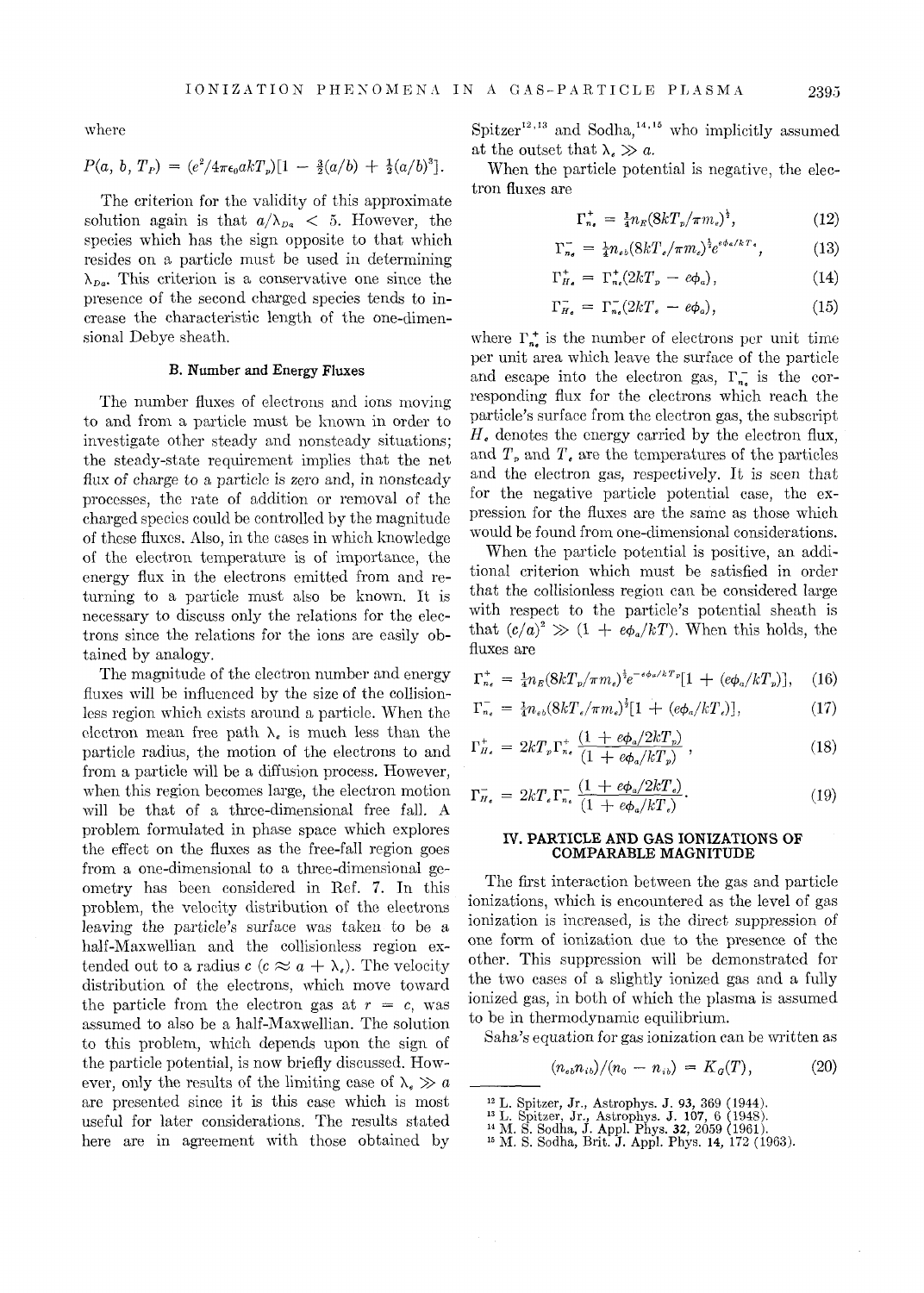where

$$
K_{\mathfrak{a}}(T) = 2(2\pi m_{\mathfrak{e}} kT/h^2)^{\frac{3}{2}}(g_i/g_0)e^{-V/kT},
$$

*h* is Planck's constant, and *gi* and *go* are the statistical weights of the ion and ground state atom, respectively. For simplicity, it has been assumed that only one of the heavy species is capable of ionization. The density before ionization of this species is  $n_0$  and its ionization potential is *V*. The requirement that the net current to a particle be zero is given by  $\Gamma_{n_e}^- = \Gamma_{n_e}^+$ , where the ion flux to the particle and the ion flux resulting from surface ionization reactions have been neglected. These fluxes are at least  $(m_e/m_i)^{\frac{1}{2}}$  smaller than the electron fluxes when the particle and gas ionizations are of comparable magnitude.

For a slightly ionized gas and a positive particle potential, the above relations combine to yield

$$
\rho^2 + \rho (N/ P n_E) \rho \ln \rho = n_0 K_G / n_E^2, \qquad (21)
$$

where  $\rho = n_{eb}/n_E$ . In order to better visualize the direct interaction which occurs between the two types of ionization, two characteristic values of the relative electron density  $\rho_p$  and  $\rho_q$  are defined: when the particle density is zero, so that all of the free electrons are due only to gaseous ionization  $\rho_{\sigma}^2 = n_0 K_g / n_E^2$ ; when the density of ionizable gas is zero, so that all the free electrons are from the particles,  $(1/\rho_p)$  ln  $(1/\rho_p) = Pn_E/N$ . In terms of these two characteristic qualities,  $\rho$  is given by

$$
\rho^2 + \rho \rho_p [\ln \rho / \ln (1/\rho_p)] = \rho_g^2. \tag{22}
$$

The anticipated effect, the suppression of one form of ionization due to the presence of the other so that  $\rho$  is always less than  $(\rho_p + \rho_q)$ , is illustrated in Fig. 4.

For the case of a fully ionized gas, the equation which defines  $\rho$  is



FIG. 4. Total relative electron density versus the relative electron density due to gas ionization alone.

$$
\rho + \rho_p [\ln \rho / \ln (1/\rho_p)] = \rho_G, \qquad (23)
$$

where  $\rho_p$  is still defined as above but  $\rho_q = n_0/n_E$ . In the case of a slightly ionized gas, there were two degrees of freedom; both the gas and particle ionizations were variable. When the gas is fully ionized, there exists only one degree of freedom and, as is also shown in Fig. 4, the total suppression of the ionization is not as large. A similar conclusion has been reached in Ref. 5.

# V. **IONIZATION ENHANCEMENT**

A second interaction between the two types of ionization exists which, although more indirect than the one just considered, is able to produce an electron density in the gas-particle plasma that is several orders of magnitude larger than that which would be expected from either particle or gas ionization alone. This second phenomenon, gaseous ionization enhancement, is now analyzed and a numerical example considered.

#### **A.** Formulation

When hot particles are in a relatively cool but ionizable background gas, the possibility exists that the net energy flux in the electrons emitted from and returning to the particles is sufficient to maintain the temperature of the electron gas outside the particles at a value significantly greater than the temperature of the heavy species and thereby enhance the gaseous ionization. When elastic collisions with the heavy species constitute the major power loss from the electron gas, the relatively large differences in the electron and atomic masses will effectively insulate the electrons from the heavy 9pecies and the electron temperature can be almost equivalent to that of the particles. The role of the hot particles in elevating the electron temperature in this situation is similar to that of an electric field which gives rise to nonequilibrium conductivity in a gaseous plasma. $16 - 19$  Both the hot particles and the electric field provide a power input to the electron gas which is balanced by the power lost to the heavy species through collisions.

In analyzing this phenomenon, several additional simplifying assumptions which can be made are:

(1) Quasi-steady state. The concept of a static

<sup>&</sup>lt;sup>16</sup> J. S. Kerrebrock, in *Engineering Aspects of Magnetohydrodynamics* (Columbia University Press, New York, 1962),  $p.327.$  17 J. L. Kerrebrock and M. A. Hoffman, AIAA J. 2, 1080

<sup>(1964). 18</sup> E. E. Zukoski, T. A. Cool, and E. G. Gibson, AIAA J.

 $1410$  (1964).  $^{19}$  E. E. Zukoski and T. A. Cool, AIAA J. 3, 370 (1965).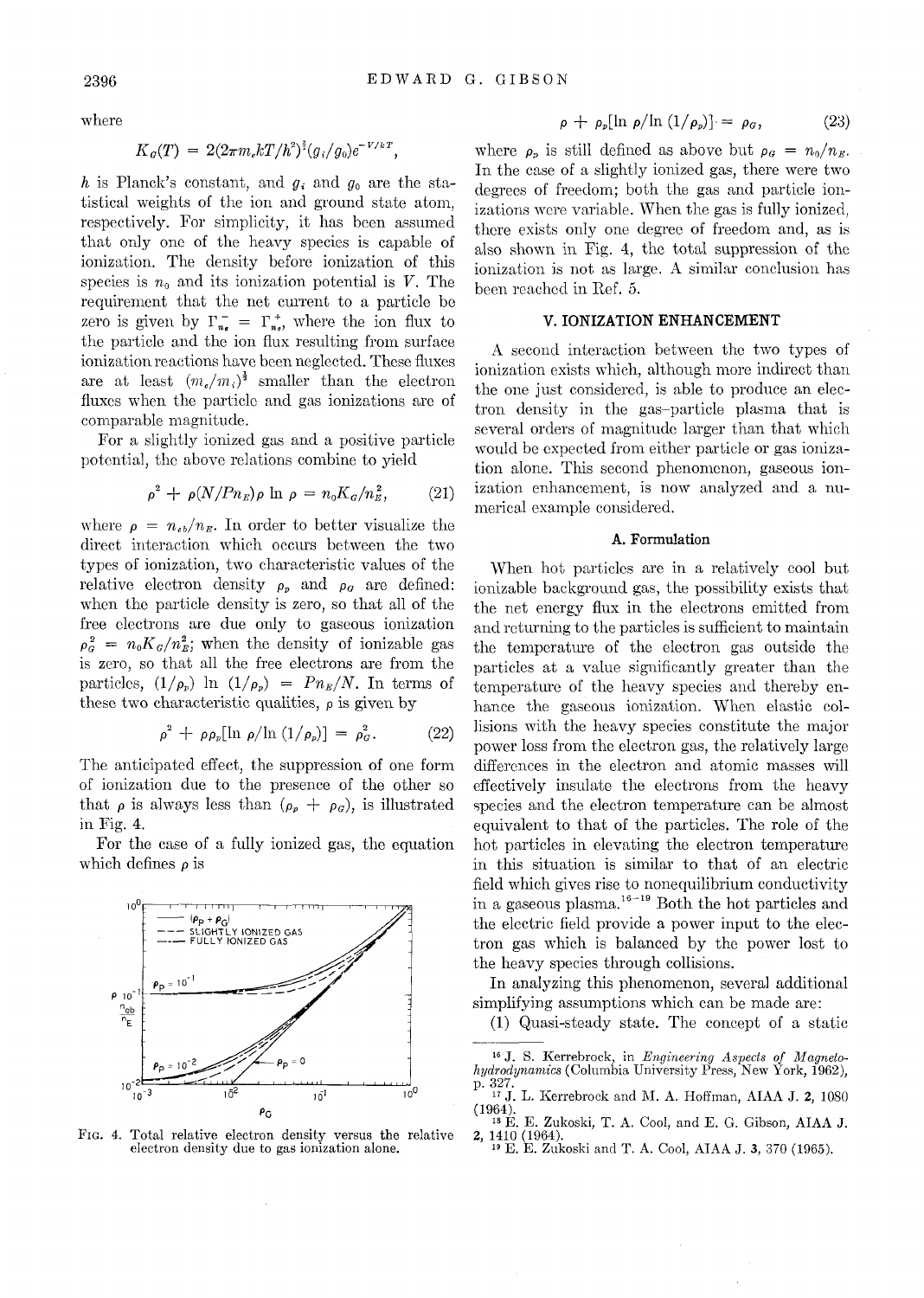system with three distinct temperatures, particle, gas, and electron, is a realistic one for situations in which the characteristic times for the particle or gas temperature changes arc long compared to the gaseous ionization relaxation time and the characteristic time for the establishment of a static charge distribution; the latter characteristic time is usually many orders of magnitude smaller than other times of interest.

(2) Uniform Maxwellian electron temperature. The assumption is made that the energy distribution of the electron gas is Maxwellian and that the electron temperature is spatially uniform. The latter assumption is good in most cases since the electronelectron thermal equilibration length is usually of the same magnitude or much larger than the interparticle distance.

(3) Ionization equilibrium. The assumption is made that at  $r = b$  the ionization of the heavy species is in a state of equilibrium which corresponds to the electron temperature. However, since the charge densities and fields do not change appreciably from their values at  $r = b$ , except in regions on the order of a close to a particle, the assumption of ionization equilibrium is good over the main body of the plasma.

The assumption of equilibrium ionization of the gas at the electron temperature requires that the electron density be high enough so that the electron generation and removal processes are dominated by electron collisions. That is, radiative processes or processes which involve collisions of only heavy species must be unimportant relative to those collisional processes which involve electrons and heavy species. Since both the electron-heavy species inelastic cross sections and the electron mean speed are relatively large, this is a reasonable assumption for many situations.

(4) Electron energy loss. It is assumed that the dominant power loss from the electron gas is through collisions with heavy species. Hence, the power loss of the electron gas per unit volume, which is balanced by the net energy input from the particles, is

$$
\left(\frac{3}{2}k\right)(T_{\epsilon}-T_{\mathcal{G}})(n_{\epsilon b})(8kT_{\epsilon}/\pi m_{\epsilon})^{\frac{1}{2}}\left[\overline{(m_{\epsilon}/m_{\mathcal{G}})(\delta/\lambda_{\epsilon \mathcal{G}})}\right], (24)
$$

where

$$
\overline{\left(\frac{m_{\epsilon}}{m_{\sigma}}\right)}\left(\frac{\delta}{\lambda_{\epsilon\sigma}}\right) = \frac{m_{\epsilon}}{2} \sum_{i} \left[ \left(\frac{\delta_{i}n_{i}}{m_{i}}\right) \int_{0}^{\infty} Q_{\epsilon i}(\epsilon) \epsilon^{2} e^{-\epsilon} d\epsilon \right]
$$

in which  $\delta_i$  is an energy transfer coefficient of species j (shortly to be discussed),  $\lambda_{\epsilon G}$  is the electronheavy species mean free path,  $n_i$  and  $m_i$  are the number density and mass of species  $j$ , respectively, and  $\epsilon$  is the normalized electron energy  $m_e v_s^2/(2kT_e)$ .

The energy transfer coefficient  $\delta_i$  is an approximate way to include losses due to electron-heavy species inelastic collisions. If the collisions are elastic,  $\delta_i$  assumes the value of  $\frac{8}{3}$ . When rotational, vibrational, and electronic states of a heavy species can *be* excited by electron impact, values of 10 or 100 for  $\delta_i$  are not uncommon. Because of its simplicity, accounting for the electron energy loss in this way is preferred in this analysis, even though the more rigorous way is to include terms corresponding to each of the energy loss mechanisms.

The elevation of the electron temperature above that of the gas and the accompanying enhancement of gaseous ionization has recently been experimentally demonstrated.<sup>18,19</sup> In this experiment, a dc electric field supplied the power input to the electron gas and excellent agreement was obtained between the results and the theory which utilized many of the assumptions employed here.

The number of relationships which define the electron density in the plasma can now *be* reduced to two. The first is Saha's equation, Eq.  $(20)$ , in which the gas is assumed to be slightly ionized, and the second results when the requirement of steady state is combined with the energy balance on the electron gas. In the requirement of steady state, the particle potential is assumed to be negative, the electron fluxes to and from a particle are equated, and the ion fluxes are neglected. The power balance on the electron gas consists of the equation of the power lost by collisions with the heavy species, expression (24) to the power gained by thermal replenishment from the particles, which is found from Eqs. (14) and (15). The result of this balance, when combined with the equation of steady state, yields

$$
\left(\frac{T_p - T_e}{T_e - T_o}\right)\left(\frac{T_p}{T_e}\right)^{\frac{1}{2}} = \frac{3}{4\pi a^2 N} \left[ \left(\frac{m_e}{m_g}\right)\left(\frac{\delta}{\lambda_{e\sigma}}\right) \right] \left(\frac{n_{e\delta}}{n_{E}}\right). \quad (25)
$$

If the right-hand side of Eq. (25) is very much less than unity,  $T_e$  will be close to  $T_p$ . This is a very possible situation in view of the relative magnitudes of the electron and atomic masses. The transition of the temperature of the electrons from the gas temperature to the particle temperature is shown in Fig. 5, where  $T_e/T_g$  is plotted as a function of the right-hand side of Eq. (25) for values of  $T_p/T_g$ between 1.0 and 2.0. Generally, both Eqs. (20) and (25) must be solved simultaneously for  $T_e$  and  $n_{ab}$ .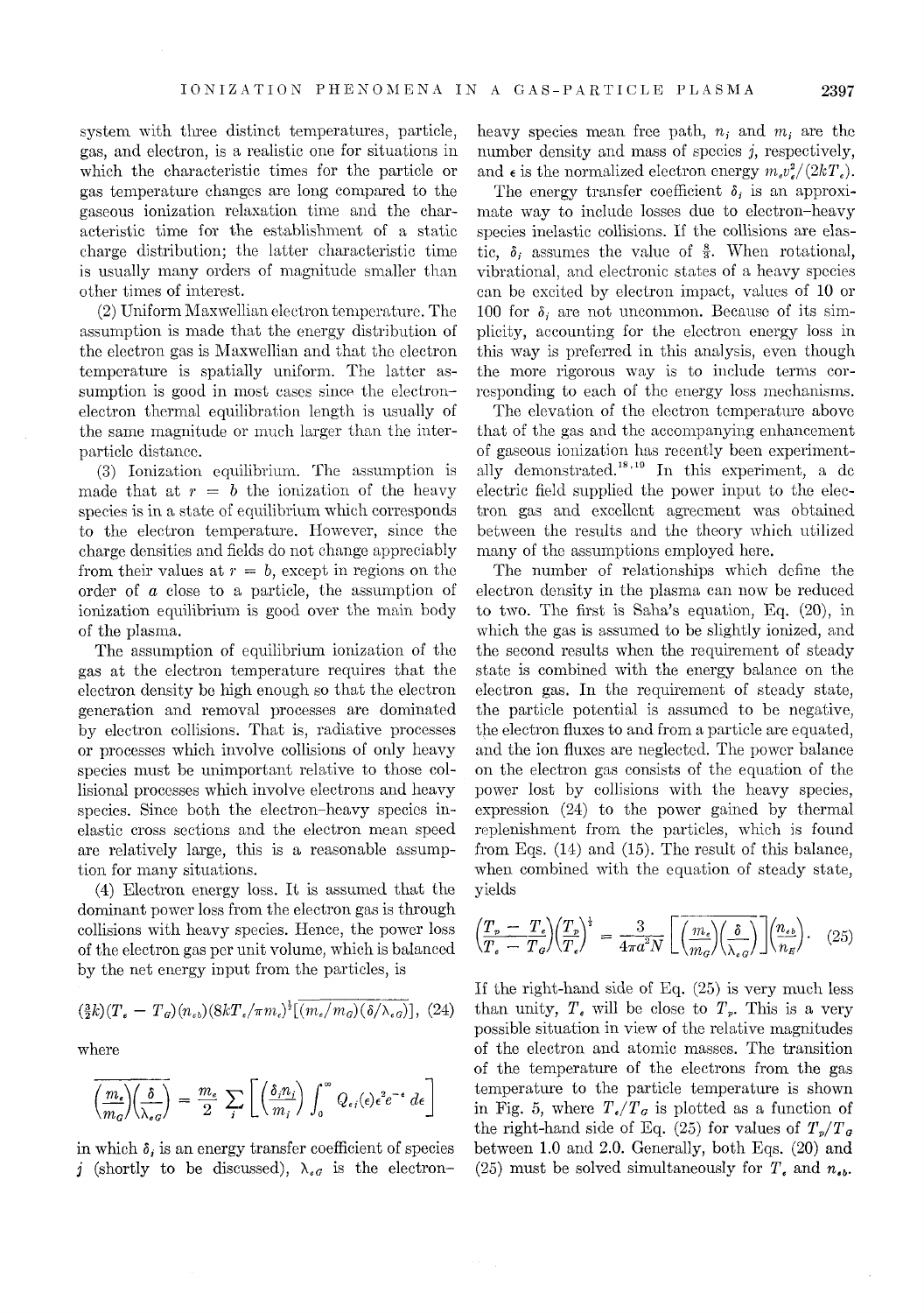

FIG. 5. Electron temperature divided by the gas temperature versus the relative strength of the electron-heavy gas species collision loss.

# B. Ionization Enhancement in the Exhaust Plume of a Solid Rocket Motor

The numerical example of gaseous ionization enhancement which is considered illustrates the magnitude of the enhancement that can occur in the exhaust plume of a solid motor under conditions such that the assumptions employed here are valid. The combustion products in the plume may contain both thermionically emitting alumina particles, whose temperature change lags that of the cooling  $\text{gas}^{20}$  and alkali metal impurities.<sup>1</sup> The observed electron densities are usually on the order  $10^{10}-10^{11}$  cm<sup>-3</sup>, but equilibrium calculations of the particle ionization at the particle temperature or the alkali metal ionization at the gas temperature yield considerably lower values. One possibility is that the chemical reactions, including recombination of electrons and ions, become frozen upstream of the exit plane and thereby produce electron densities which are higher than the equilibrium values. A second possibility, and one which can be attributed directly to the presence of the particles, is the type of gaseous ionization enhancement studied here.

Some of the parameters which are used to describe



20 D. J. Carlson, Am. Rocket Soc. J. 34, 1107 (1963).

the conditions in the plasma have' been chosen in an arbitrary but, it is hoped, realistic manner. Others have been taken directly from Ref. 1. The average properties of the gas are taken to be  $n_a = 10^{17}$  cm<sup>-3</sup>, molecular weight 27,  $T_a = 1500\textdegree\text{K}$ ,  $0 \leq \delta \leq 10^2$ , and electron-gas total collision cross section =  $10^{-15}$  cm<sup>2</sup>. The alkali metal impurity is assumed to be 300 ppm of potassium vapor. The parameters of the alumina particles are taken to be  $N = 10^7$  cm<sup>-3</sup>,  $a = 10^{-4}$  cm,  $e\Phi = 3.77$  eV, and  $\kappa = 1.17 \times 10^{-2}$ .

Equations (20) and (25) have been used to calculate  $T_e$  and  $n_{eb}$ . The results are shown in Figs. 6 and 7. When  $T_p$  is close to  $T_q$ ,  $n_E$  is very much less than  $n_{eb}$  so that the power input to the electrons is not sufficient to displace them far from thermal equilibrium with the gas. However, it can be shown that since  $\frac{1}{2}V < e\Phi$ , increases made in  $T_p$  will tend to drive  $T_p/T_e$  closer to unity at the higher values of  $T_p$ . From Fig. 7, it is seen that for  $\delta = 10$  and a particle temperature lag of 500°C, the ionization is enhanced by a factor of 10. A lag of 800°C gives a factor of enhancement of  $10<sup>2</sup>$  or an electron density of 3.5  $\times$  10<sup>11</sup> cm<sup>-3</sup>. Thus, even though the gas temperature drops rapidly in this system, the particles are able to keep the electron temperature relatively high and thereby enhance the ionization.

It is of importance to point out that the above treatment actually is an underestimate of the magnitude of the enhancement because of the neglect of surface ionization. When the particle temperature is higher than that of the electrons, the rate of surface ionization will exceed the rate of surface recombination and a direct contribution to the electron density results. Also, since the recombination rate must then exceed the ionization rate in the gas, a second process exists by which energy is



FIG. 7. Electron density versus the particle temperature.